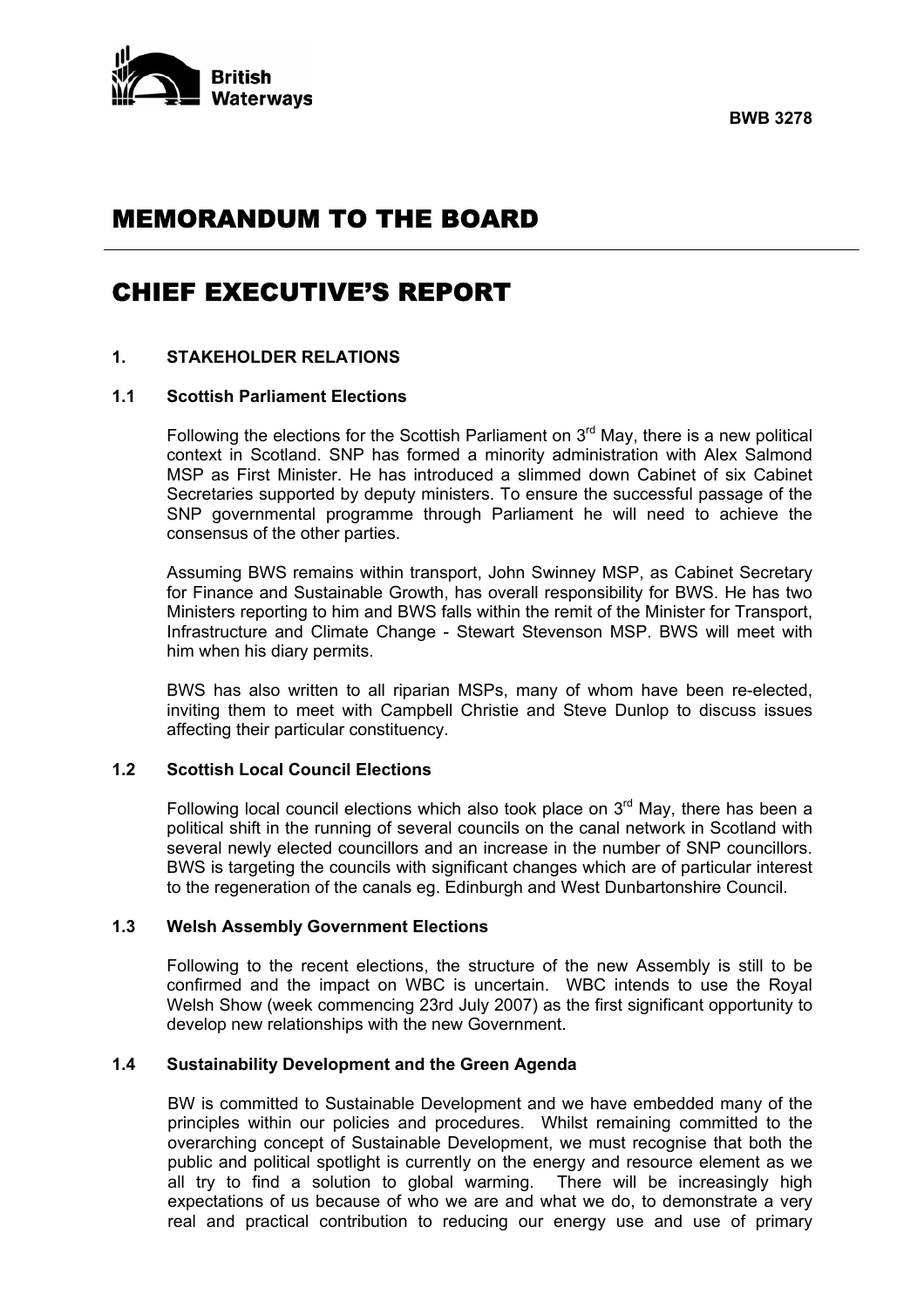materials. We also need to be seen to be promoting the green advantages of the canals for tourism, freight and the health and well being of local communities.

 Although a good deal is happening on the ground, we have struggled to find relevant measurable metrics which we can use to report our achievements.

 Unfortunately there is a vast amount of advice and very little clarity or consistency in defining, measuring or reporting on sustainable development, 'carbon footprint' and recycling. The danger is that we get bogged down in the intellectual debate at the expense of firm practical action.

Our strategy is therefore as follows:

1. We shall use the Global Reporting Initiative to guide us as to the activities we should monitor and report on in respect of Sustainable Development. We shall not use the GRI exact measures or standards as these are too detailed and too onerous for us at this stage but this is a long term goal. Our application of GRI is set out in Appendix 1.

## 2. *Carbon Management*

 Our environmental policy commits us to managing our environmental impacts, including reducing the use of non-renewable resources such as oil and gas. Our Commitment to Sustainable Development states that we will use natural resources prudently, including ensuring the efficient use of energy.

 The use of energy is a necessary part of our business and to simply reduce energy use could lead to other adverse environmental impacts. For example, our efficient use of water in the network relies on pumping.

 BW accepts that we, like all companies and public bodies operating within the UK, must act to deliver UK's commitment to a reduction in carbon dioxide emissions. We will do this by continuing to acquire at least 95% of our electricity from 'green' sources and by investigating and attaining greater efficiency in total energy consumption.

In 2004 we committed to reducing  $CO<sub>2</sub>$  emissions from employee vehicles by reducing business mileage to 6 million miles pa by 2008 (a 10% reduction compared to 2003/04 ). We have already achieved this target and are striving to deliver a greater percentage reduction by 2008. Our liveried vehicles only do essential mileage but to reduce emissions we are progressively improving the engine types used. All new vehicles, liveried or company cars, will be Euro IV or better.

 We must not be complacent and must continue to challenge ourselves to reduce our carbon emissions in all other areas. To this end we have embarked on a strategic approach to carbon management. We are committed to increasing our **understanding** of the carbon we use and emit This will include looking at the embedded carbon in materials we use and the carbon impact of our suppliers.

 As our understanding increases we will be **setting targets** for aspects of our business that will deliver reductions in carbon emissions, ensuring we manage and control our activities that contribute to carbon emissions.

 We will be **monitoring** our performance and **reporting** on how we have done in moving towards our targets.

 We will also encourage the use of our network for activities that reduce carbon generally. We will lobby for greater financial support to make waterborne freight a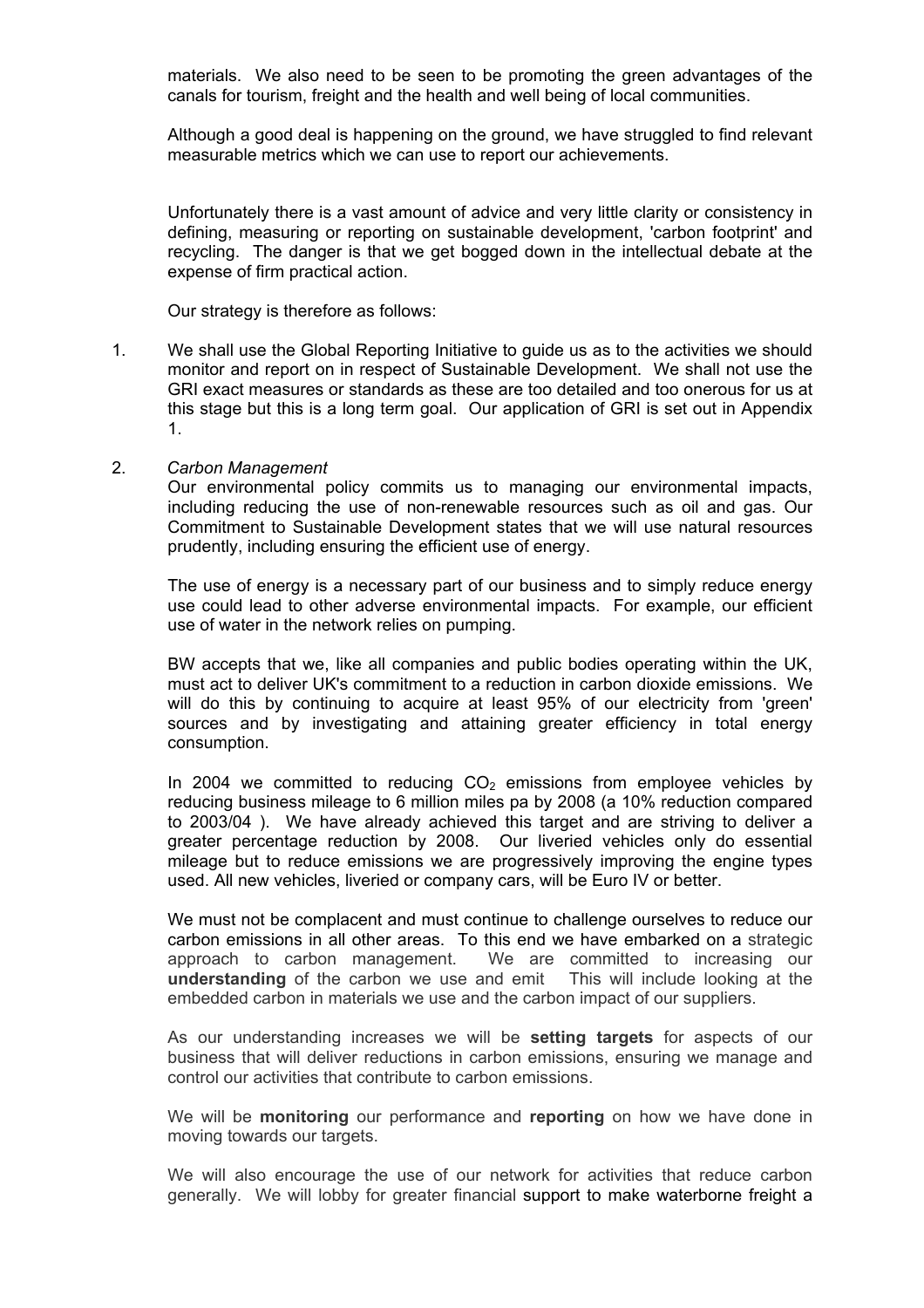more viable proposition for BW and operators. We will also provide the use of our waterways for micro generating and cooling of waterside developments.

 We will help those who use our system to reduce their footprint. We will encourage moves towards fuel efficiency and the electricity supplied at moorings will be from renewable supplies. We will work with other navigation authorities and stakeholders to promote the low carbon leisure opportunity represented by inland boating.

 Where we are involved in developments, directly or as a partner, we will ensure that any new building or refurbishment takes the widest possible consideration of environmental impacts and, in particular, is planned and carried out to deliver enhanced energy efficiency.

#### **2. MARKETING & CUSTOMER SERVICE**

#### **2.1 Marketing Strategy Implementation**

 We have significantly advanced our ability to implement the marketing strategy agreed by the Board last September.

#### **B2C**

 We have appointed McCann Erickson Birmingham as our marketing agency to focus on the drive to increase visit numbers. The appointment came from a very competitive (OJEU) tender process in which over 50 agencies started. We chose McCann Erickson for their strategic breadth of thinking, depth of understanding, disciplined creativity and willingness to challenge us.

 The first 100 days of work with the agency will result (using the agency's 'demand chain' process) in a detailed marketing plan with agreed targets. In parallel we will also test a number of 'quick to apply' marketing ideas to give us a stronger view on what will work.

 McCann Erickson is the major part of the Interpublic Group, a quoted US multinational communications business. Founded in 1902 it spans 127 countries worldwide and works for more of the world's top 100 brands than any other agency group – L'Oreal, Coca Cola, MasterCard, Cathay Pacific, General Motors, Microsoft, Nestle, Sony, Hitachi. McCann Erickson has four agencies in the UK located in London, Birmingham, Bristol and Manchester.

 McCann Erickson Birmingham is a wholly-owned business that independently reports to its HQ in New York and has a turnover of £52 million. It targets medium sized UK businesses as its main client base. BW will be one of its top 20% clients. The business specialises in integrated communications delivered through specialist skills in PR, advertising, direct mail, research, marketing strategy, events management, media buying and digital. Current clients include: David Wilson Homes, Chiltern Railways, Advantage West Midlands, M&B Ember and Sizzling pubs, Mercedes Benz World and Centro West Midlands.

#### **B2B**

 We have refined our plans to deliver in this area too. To achieve this we will be promoting BW as:

- a good and successful partner
- a lead body in sustainable regeneration
- a significant contributor to the environmental agenda

The headline plans for 2007/08 are: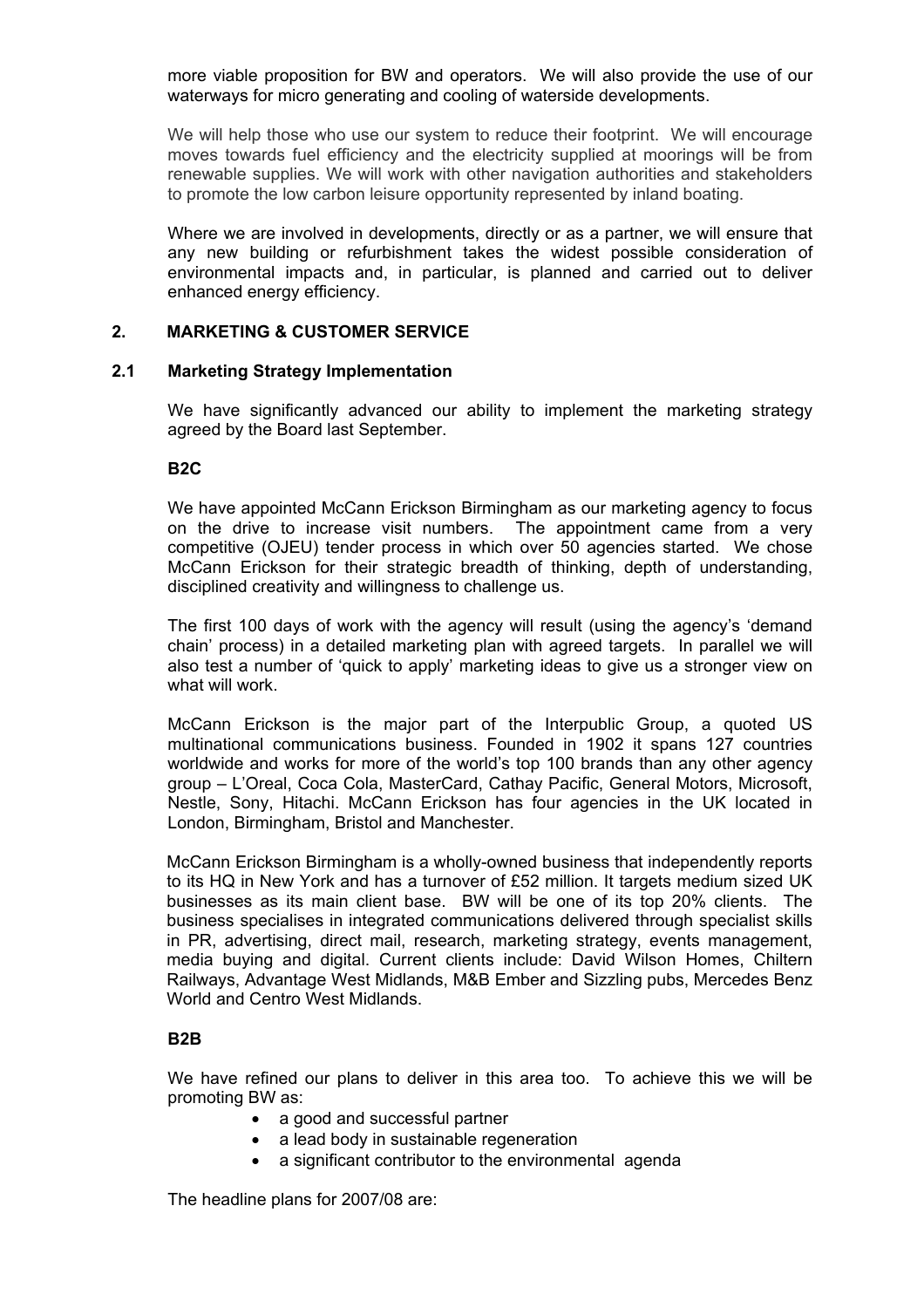- promoting marina development (including tackling an adverse planning environment)
- upgrading content on our corporate website to support business development
- improving service to B2B customers especially boating businesses via a programme of account management training and process improvement
- upgrading content on our corporate website to support business development
- promoting a more sympathetic planning regime in general (medium term targets are to capture a share of Planning Gain Supplement and promote the creation of a Planning Policy Statement for the waterways)
- promoting freight traffic
- a widened contact programme to embrace major RDA and local authority partners
- continuation of our successful contact strategy with Parliamentarians
- a specialist, trade and national media relations programme to support all of this.

#### **2.2 Customer Service Transformation**

#### **B2B Relationships**

 Appropriate elements of the B2B development programme (see BWB3273) are progressing. June 28 is the date for a seminar with the boating trade. HR's leadership development programme will help considerably in focussing minds on profitably satisfying customers through the B2B strategy. A bespoke twelve month B2B mentoring programme has been tendered. Its objective is to help all BUs (including the centre) identify barriers to B2B relationship improvement and understand how to overcome these as well as setting up an appropriate process for monitoring/tracking our client account management against milestones.

#### **Talking to Customers**

 Between January & March 2007, 611 BW people from all parts of the business participated in *Talking to Customers* a series of one day group workshops designed to focus on achieving positive outcomes from all interactions with customers. It embraced written, telephone and face to face communications. The value of bringing mixed groups (by both function and level) together to consider such basic customer service tools was evident. The programme is to be rolled out to all remaining employees from July 2007 to March 2008. A programme will be made available to board members should they wish to attend all or part of a one day session.

#### **Customer Service Standards**

 Integrated standards i.e. both physical and behavioural are well advanced for completion and application throughout the business on target from July 2007 onwards.

#### **2.3 Marketing and Customer Service**

 **Complaints Quarter 4 2006/07 – Volume at Levels 1 and 2**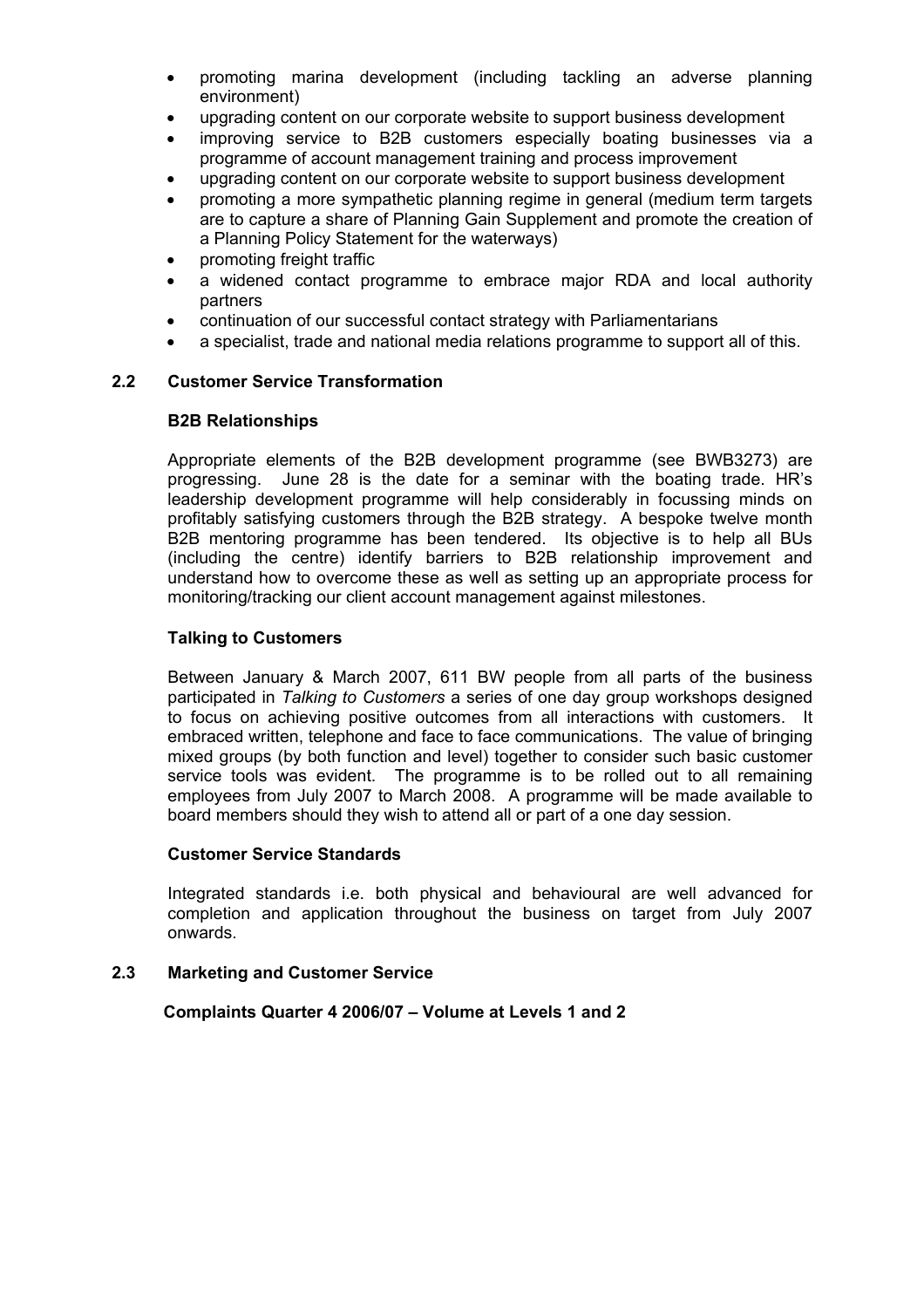**Number of Complaints per Quarter**

1st Level complaints completed (1 April 05 - 31 March 06) <sup>-1</sup>st Level complaints completed (1 April 06 - 31 March 07



**Number of 2nd Level Complaints per Quarter**



## **Percentage of complaints moved to Second Level**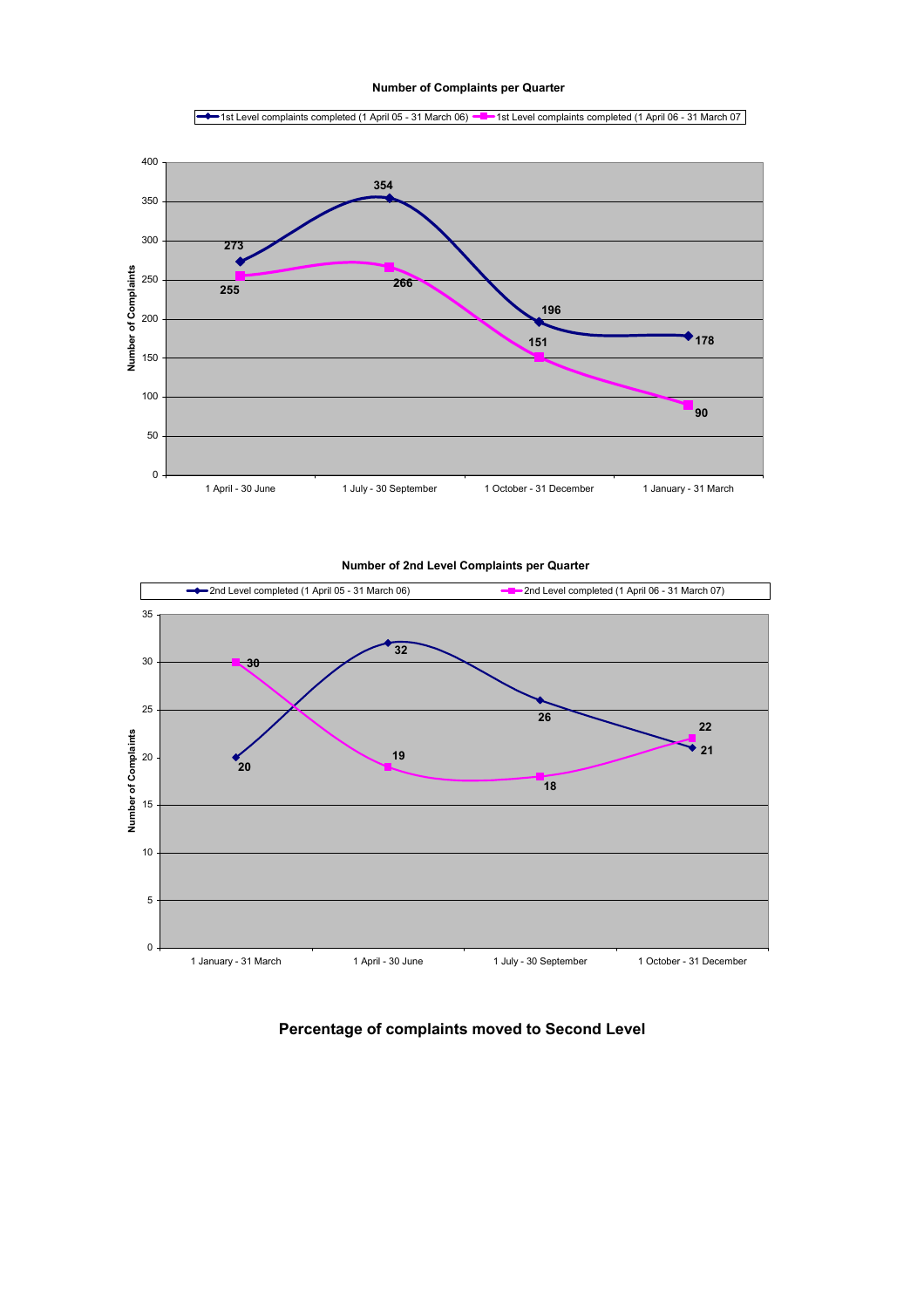

 Complaint volume for the financial year 2006/7 (762) is down by 24% compared with 2005/6 (1001). Level 2 complaints for 2006/7 (89) are also down although by only 10% compared with 2005/6 (99).

 Although the overall volume of complaints is similar year on year, the number of complaints moved to the Second Level has increased this last quarter. In Q4, 24.4% of complaints were moved to Level 2 compared to 11.8% in the same period in 2005/6. This change will be monitored to see if it continues.

 From January 2007 we moved to our new standard to complete all complaints in 15 working days. The average number of days taken to respond fully to a complaint in Q4 was 7.7 working days. In the same period, the percentage of complaints responded to within 15 working days was 93%.

|  |  | Waterways Ombudsman cases - 2005/06 |
|--|--|-------------------------------------|
|--|--|-------------------------------------|

|                                                                                                                     | 2005/06 | 2006/07 |                |                |      |  |
|---------------------------------------------------------------------------------------------------------------------|---------|---------|----------------|----------------|------|--|
|                                                                                                                     | Q4      | Q1      | Q <sub>2</sub> | Q <sub>3</sub> | Q4   |  |
| Number of cases accepted by<br>Ombudsman                                                                            | 9       | 6       | 4              | 5              | 11   |  |
| Number of cases completed                                                                                           | 10      | 5       | 10             | 4              |      |  |
| Number of completed cases with<br>maladministration found. Includes $(1)$ =<br>partial finding of maladministration | 5(3)    | 2(1)    | 7(7)           | 3(1)           | 2(1) |  |
| Complaints accepted as % of BW level<br>2 complaints                                                                | 43%     | 20%     | 21%            | 28%            | 50%  |  |

 The Ombudsman recently met with the Executive Directors and privately with the Chief Executive to review current process and exchange views on where improvements could be made.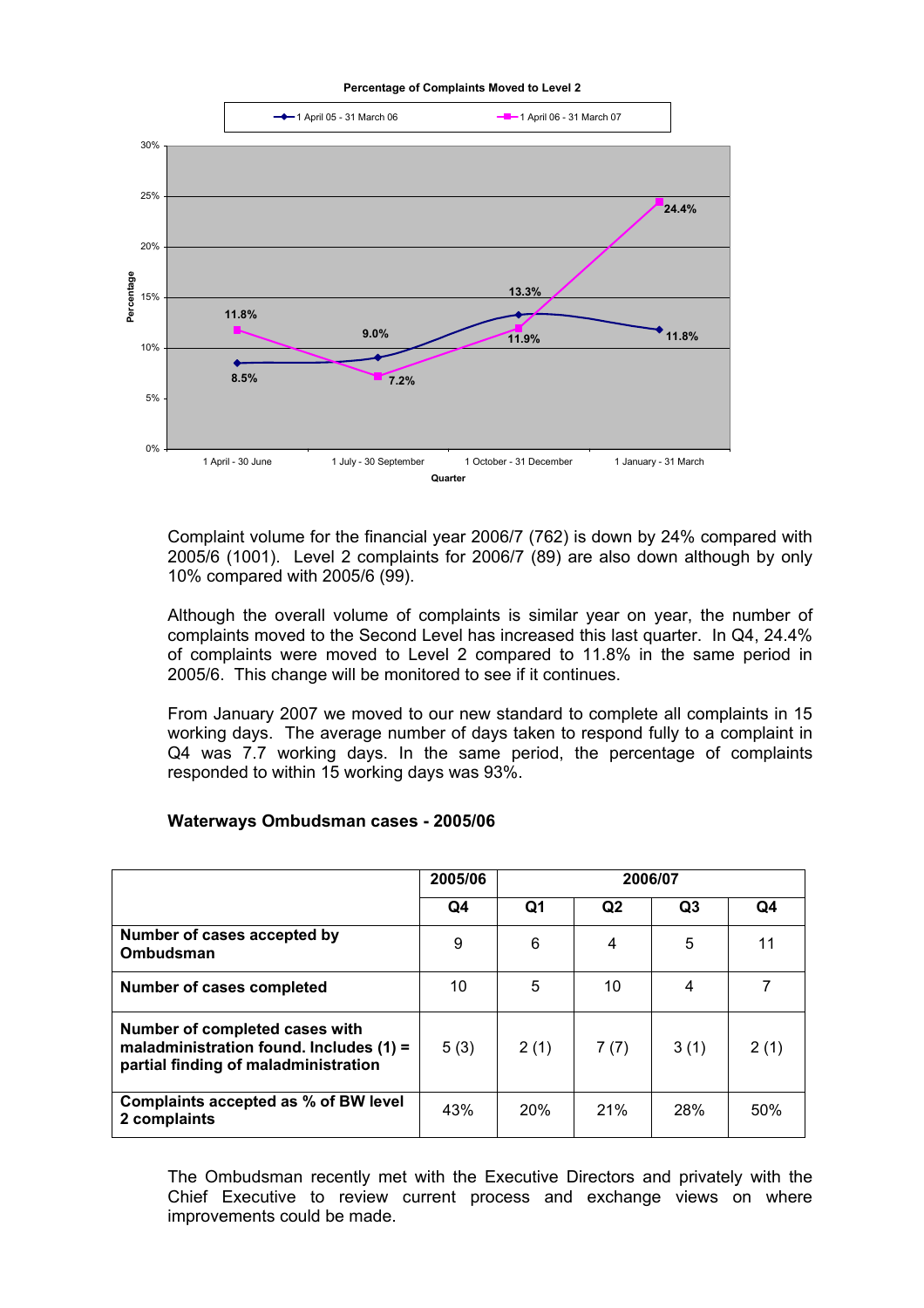## **Visit Numbers**

 Headline visit numbers for April were 27 million, up from 17 million in April last year (like for like basis). Easter was included in the relevant period in both years, but the weather was poor in 2006 and particularly good in 2007.

 Despite the welcome increase for April, we have concerns that the survey may be under-reporting, perhaps because questionnaire length has gradually increased. Action is hand to test this and remedy it if necessary.

## **2.4 Market pricing of BW long term moorings**

 We have publicly announced our plans to run a trial of tendering vacancies that arise at our directly managed long term moorings. During the trial, this will replace the current waiting list system. Response from national boating consumer groups has been hostile, with their main concern being 'priced out of boating'. Despite our long standing commitment to market pricing, there is still a perception amongst traditional boaters that BW should be able to subsidise moorings to make them accessible to the less wealthy. Individual letters to people on the waiting lists has resulted in some negative feedback, but the volume is not very large so far. We are reassuring people that full formal consultation will take place during the latter period of the trial.

 Feedback from boat builders and brokers exhibiting at the Crick Boat Show was very positive. They have a clear understanding that this move will improve the efficiency of the inland moorings market, with knock on benefits to the waterways boating business more widely.

 Customers are now able to register interest in taking part in the trial at www.waterscape.com/bwmooringtenders, and a total of 555 people did this during May. Marketing of the opportunity will be stepped up as we approach the launch of the first set of vacancies for tender, expected at the end of August.

## **2.5 Media Relations**

 BW's planned strategic review of future funding options led to a sensationalist *Times* headline (24 May 2007), "*Government considers £1bn sale of waterways"*. BW responded to our stakeholders immediately with a letter explaining that privatisation was neither Government or BWB policy, but that it had been included to present the widest possible range of options for consideration.

 The next day the article was followed up by a more balanced article in the *Daily Telegraph* entitled "*Canals could be privatised under waterway review*", while *The Guardian* (26 May 2007) dedicated a leader to writing about "*In praise of……Canals"* supplemented by a full page article. Subsequently *The Sunday Express* called on the public to *"Save our lovely canals"*. I was interviewed on *Radio Five Live!* about the review.

 On 1 June *The Times* returned to the issue with a comment piece by Ben Macintyre entitled *"What's long and wet and under threat?*". The article celebrated the renaissance of the canal network under BW's stewardship.

 Media coverage in the last two months also included the launch of our fourth annual Wildlife Survey (Radio 4 'Today'); the commencement of works at Prescott Lock and its contribution to the Olympic green legacy (Daily Telegraph); BW's recent waterside business survey and our success in attracting local businesses to locate alongside waterways (Daily Telegraph); the theft of a hireboat from Cheshire prompted widespread coverage; Birmingham waterside regeneration and the role of ISIS (Times – Bricks & Mortar Section).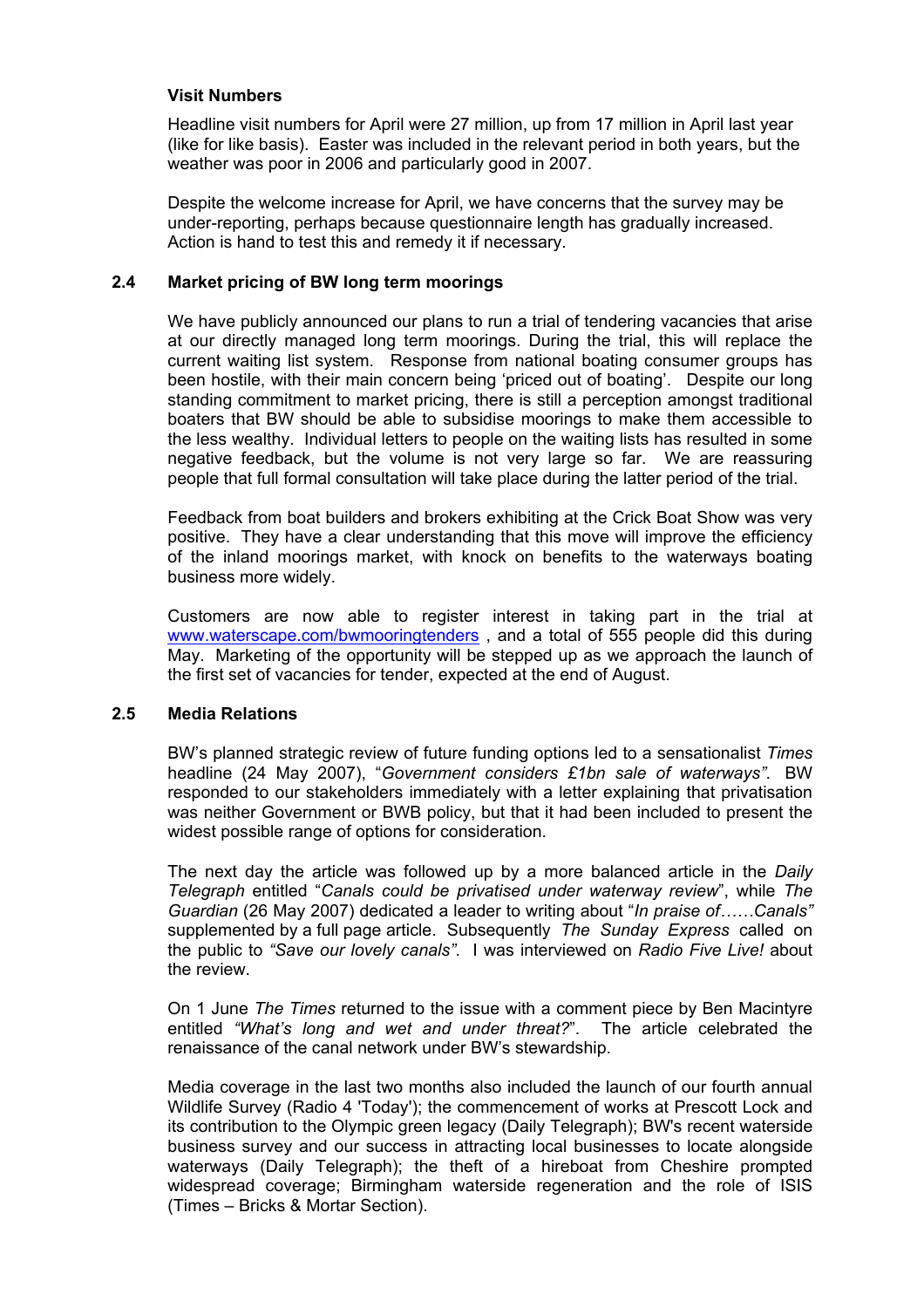## **2.6 Abandoned Schooner – Gloucester Docks**

 We have enjoyed a great deal of publicity in respect of an abandoned vessel in Gloucester Docks. This twin masted schooner has been valued at £145K. We have executed a Section 8 seizure of the vessel and are shortly to advertise it for sale. We are owed around £11K and will recover this from the sale proceeds. The story has been featured on local and regional radio and television. It was also featured in The Times and The Daily Telegraph. The General Manager also took part in a radio show in Dublin which featured the story as a result of a link between the vessel and an Irish reality television programme.

## **2.7 Political Activity**

## **Parliamentary relationships**

 A dinner was held for Conservative parliamentarians on 2 May. A wide range of topics were discussed, including ongoing waterside regeneration projects and BW's future funding issues.

 Following the Adjournment Debate in December last year, a further two debates have taken place at Westminster. On March 27 over a dozen MPs debated "The Waterways of the West Midlands", referring to numerous concerns raised by constituents about the current condition and future funding arrangements for waterways in this region. This Debate was quickly followed with another, led by Michael Fabricant MP, (Con) for Lichfield, focusing on BW's work in maintaining and improving waterways.

## **Efra Select Committee**

The Chairman has kept the Board informed through e-mail.

 The Waterways Minister gave oral evidence on 23 April to the sub-committee, at what was anticipated to be the last oral evidence session on this particular enquiry. In presenting to the sub-committee, the Minister raised doubts about BW's forecasting abilities and the information that had been provided to his department to assist in reaching a settlement for the forthcoming Comprehensive Spending Review period.

 As a result of these doubts being raised we were asked to re-attend the enquiry, with Tony Hales, myself and Jim Stirling giving evidence on 8 May. Oral evidence was supported by a chronology of correspondence provided to the sub-committee before the session.

 The sub-committee is now expected to publish its report during June, with a Government response in the Autumn. Prior to the completion of the report some sub-committee members will visit the Prescott Lock site by boat to view the work now underway.

Full transcripts of the hearings can be viewed on:

 http://www.publications.parliament.uk/pa/cm200607/cmselect/cmenvfru/uc345-v/uc34501.htm http://www.publications.parliament.uk/pa/cm200607/cmselect/cmenvfru/uc345-vi/uc34501.htm We do not anticipate being called back again and believe the report will be published in July/August.

## **2.8 The Waterways Trust**

 Relationships with TWT have developed well and a clear framework for future planning is established. A study has been commissioned to determine in what form a future public offer at Gloucester could work on a break even basis. BW is 50%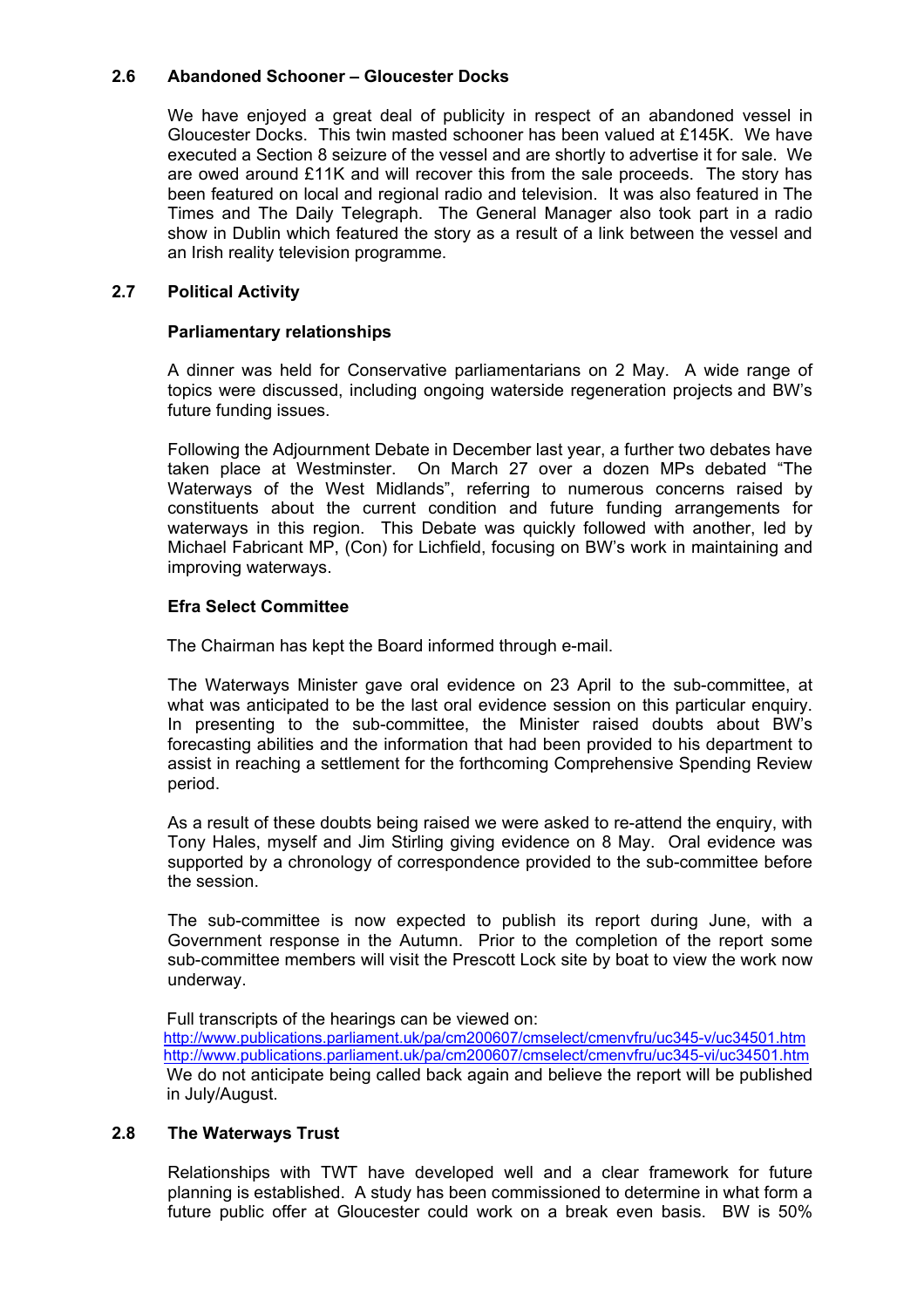funding this study and driving its conclusions to a more effective and efficient application of its investment in TWT.

 TWT's fundraising and work of a community/social development type works very well in Scotland. All BW's business units will be encouraged to consider TWT as a potential delivery vehicle for such outputs in their own areas. This could provide both local efficiencies and / or reduced requirement for BW general funding of TWT.

## **2.9 Freight**

 BW wants to see freight traffic increase on its waterways but has increasingly been concerned that new traffic often costs BW money thus diverting scarce resource from infrastructure maintenance.

 We are also concerned that in the freight sector, there is too much concentration on BW as the sole source of encouragement for waterway freight and not enough on the role of government(s) and transport policy.

 To address these issues, BW commissioned economic consultants OXERA to review the situation and make recommendations for change. A full copy of the final prepublication report has been sent to the Board members with special interest in this subject (Messrs. Bowker and Fleming) and an email copy is available to any other Board member on request (call Kerry Burnay 01923 201173 or email kerry.burnay@britishwaterways.co,uk)

 The report took the form of an economic analysis of the data relating to existing traffic flows where any substantial amount of data exists. This was primarily in the Yorkshire business unit, though case studies in the South West and London units were also included. Such traffic data is not available for Scotland, but there is no reason to assume that the principles deduced would not hold good in Scotland as for the rest of the United Kingdom.

In summary the report says:

#### *BW issues*

- Current toll charges cover marginal costs
- BW could realistically consider raising toll charges for existing traffic to cover incremental costs (a rise of 25-30%)
- BW should consider more use of differential pricing, in particular:
	- $\circ$  higher charges for stretches with more manned structures
	- o lower charges for short distance flows (the reverse of present situation)
	- o any changes could be phased

 *Wider policy issues* 

- Waterway freight grants could potentially be increased if the DfT were persuaded to differentiate current Sensitive Lorry Mile values between waterway and railway freight
- External benefits derived from waterway borne freight exceed grants given currently.
- The waterway freight industry derives much of its cost advantage (where this exists) from lower fuel duty. Maintaining this benefit is crucial to its future survival.
- Many of the vessels used by the waterway freight industry are old. Recent experience suggests that new vessels can only be funded by grant – there is no commercial return available for the capital involved.

 The report of the EFRA Select Sub-Committee is likely to contain advice on freight. BW should use the OXERA report to respond positively to this and to move the agenda on to a partnership between BW and the industry to work with government(s)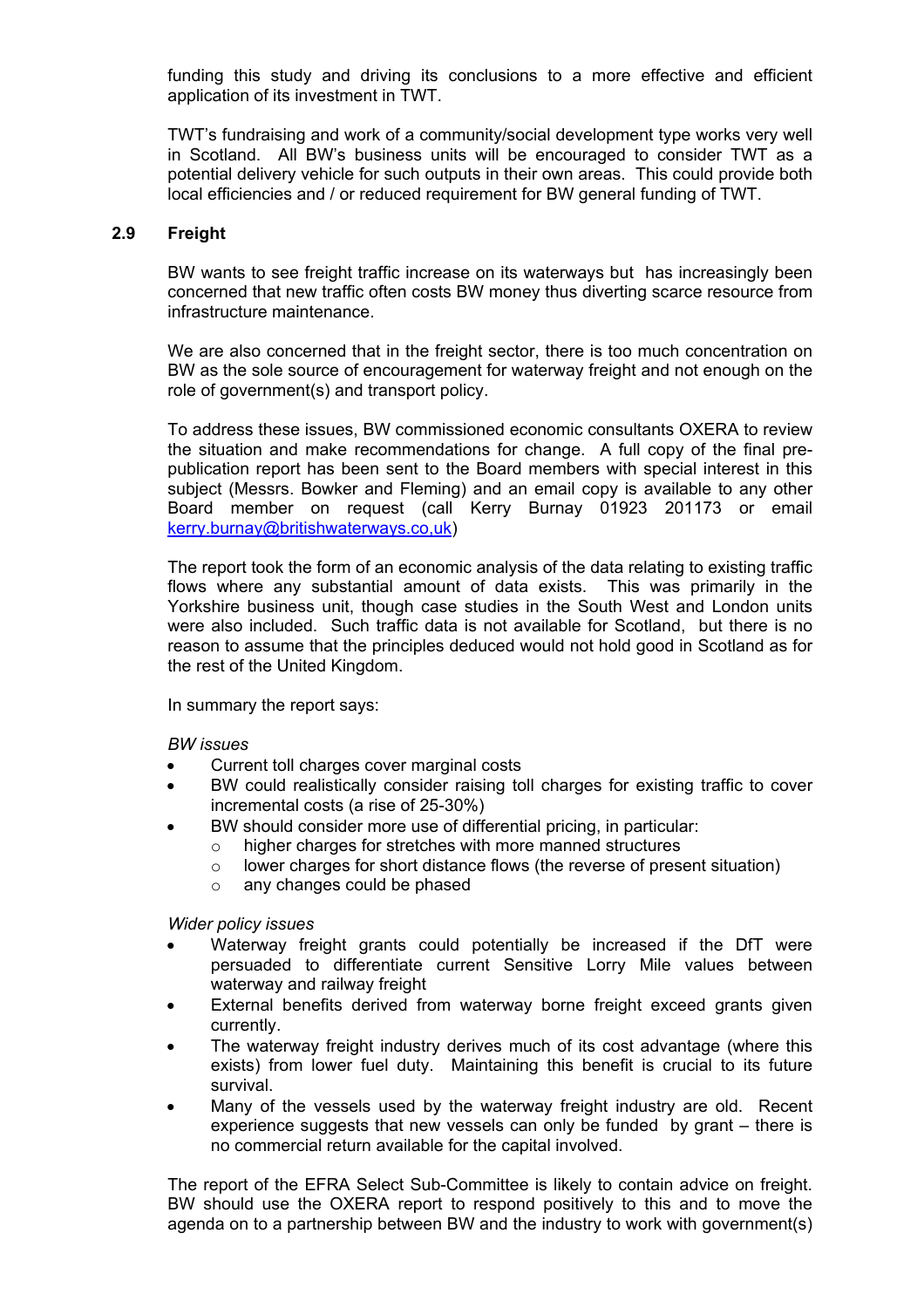to achieve favourable conditions for the industry to grow. The government in Scotland is likely to be faster moving and more proactive than its counterpart in England and Wales, but both need to be addressed.

## **3. RISK ISSUES**

#### **3.1 Third Parties unauthorised access**

Welsh Water's contractors were discovered having driven a 3 ton Land Rover onto the towpath of the Swansea Canal without our knowledge or permission to access a manhole on the main sewer. On our instructions they were removed from site. We have now met with Welsh Water, their agents, and contractors, and are working on a protocol to prevent this recurring. Welsh Water acknowledge the need for improvement and is being cooperative.

Network Rail's contractors were discovered excavating and replacing a drain on our property, on the Monmouthshire & Brecon Canal, immediately adjacent to the canal, without our knowledge or permission. The contactor was stopped from working and we are in discussions with them to review their work on our property, the safety of their methods of working and their non compliance with BW process.

## **4. STRATEGIC PEOPLE ISSUES**

## **4.1 Senior Management Forum - May 2007**

 We meet with our top 100 managers twice a year to review progress and address priorities for the future. We had three themes:

> Leadership Visit Numbers Environment/Carbon reduction.

For the first time we invited external speakers and this was a great success.

#### *Leadership*

 Rachel Woolf from the Centre for High Performance Development, who we have recently appointed to work with us on a development programme for directors and senior managers

#### *Visit Numbers*

 Tom Hawthorne from McCann Erickson, who we have recently appointed to run national and local campaigns to increase visit numbers.

#### *Environment*

 Barbara Young of the Environment Agency spoke passionately and openly about our duties, responsibilities and opportunities to contribute positively to the Climate Change agenda.

 John Gummer M.P. and current chair of the Conservative think tank on Environment, spoke about the success of BW and the role we could play in changing the built environment and improving the carbon footprint of development through our property and regeneration activity.

#### **4.2 Employee Survey**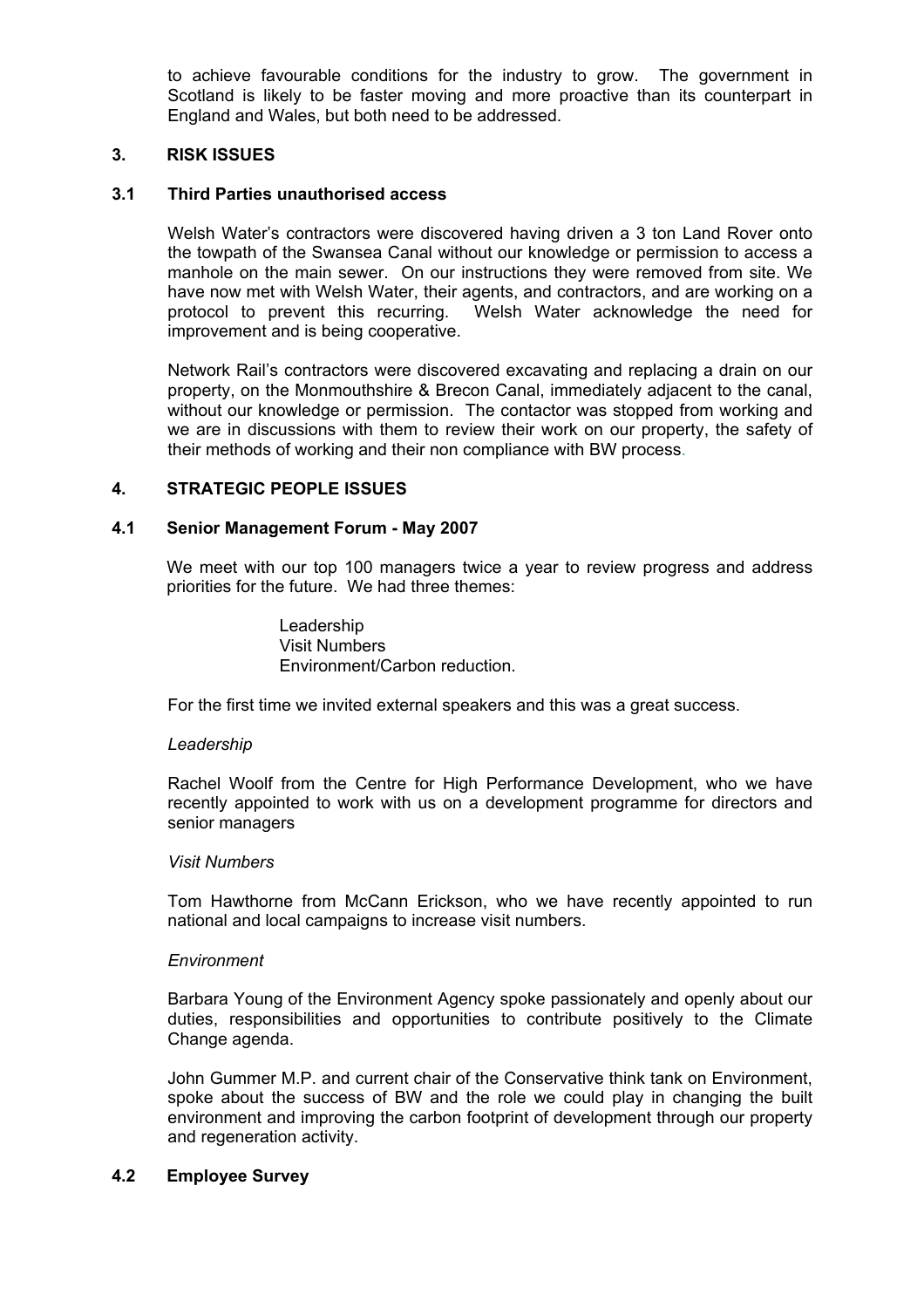We undertook a shortened employee survey during March/April to assess the satisfaction levels of our people following the recent restructure. The response rate was 78% and the key headline results compared to the 2006 survey and UK norm levels were as follows:

|                                     | 2004 Result | 2006 Result | 2007 Result | <b>UK Norm</b> |
|-------------------------------------|-------------|-------------|-------------|----------------|
| Satisfaction with                   | 71%         | 80%         | 64%         | 77%            |
| present job                         |             |             |             |                |
| Satisfaction with<br>BW as employer | 55%         | 70%         | 51%         | 75%            |
| Motivated in<br>present job         | 60%         | 69%         | 57%         | 68%            |
| Loyalty to BW                       | 57%         | 70%         | 55%         | N/A            |

 The independent survey specialists who managed the survey commented that the results were to be expected and are not uncommon in the time following a business restructure especially where redundancies are involved.

 Our challenge is to rebuild levels of trust and confidence and we have identified a number of short term and longer term actions focussed on leadership development and improved communications. Some focus group research will also take place to understand the detail of some response areas.

Copies of the full survey results can be supplied if necessary.

## **4.3 Head of Project Management**

 This new role has been created to introduce greater effectiveness, clarity and consistency in our various project management activities. We are making improvements to the pre-delivery aspects of major infrastructure expenditure and this new role will concentrate on the delivery side improvements at both national and waterway level. Project management skills will be improved and increased efficiency will be achieved. Bill Alexander from the Big Lottery will take up this role on a 3 year contract basis in July. Bill has wide experience in project management having also worked for the Millennium Commission and in private sector civil engineering project management.

## **4.4 South East Business Unit - Witan Gate House Relocation**

Heads of Terms have been agreed to relocate from Witan Gate House to Elder House, Central Milton Keynes with Tyne & Wear Pension Fund (c/o Arlington Property Investments).

## **4.5 Functional Teams**

Operational staff commenced working in the new functional teams from  $1<sup>st</sup>$  April. Early indications are very positive in particular the exclusive length inspection team and the work of the rapid response squads. The fact that staff are able to focus on one area without being pulled off for other work has had a noticeable impact. This also seems to be helping to lift morale as staff have a sense of achievement about completing a task. The recruitment process for hiring new staff was also greatly assisted by being able to focus on defined skill sets.

#### **5. LEISURE**

**5.1 Crick Show**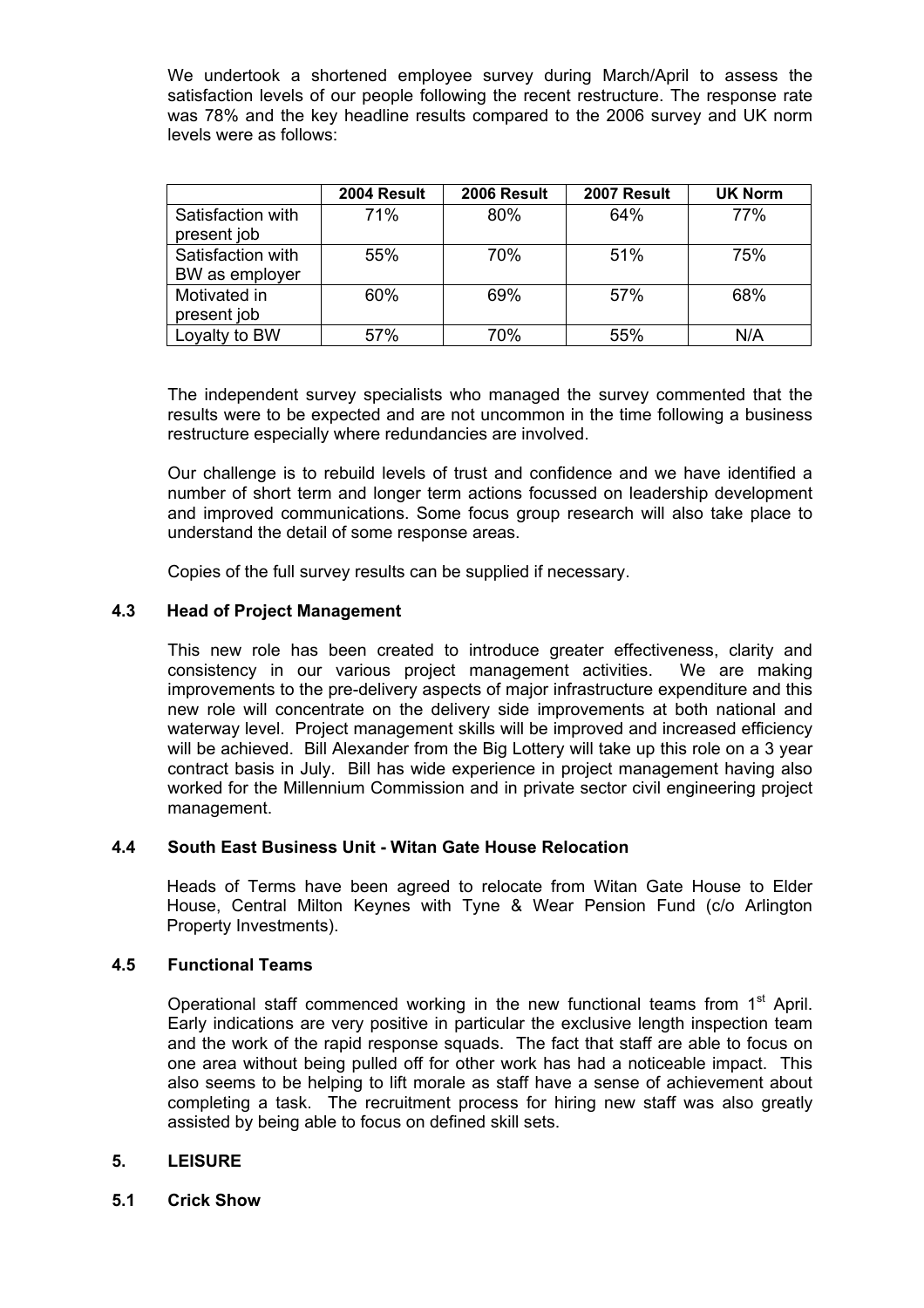The 3 day show was again staged over the late Spring bank holiday ( $26<sup>th</sup>$ -28<sup>th</sup> May). Despite the opening day (Saturday) being a record day for visitors – around 5000 in total – the very wet weather during the following 2 days slowed attendance overall to 7800 visitors, some 26% below last years levels. However, the record number of exhibitors (at 293, the highest ever) seemed to have achieved good levels of business overall.

Richmond Event Management managed the event on behalf of the SE Business Unit for the first time. This worked well, allowing SE management to take a more strategic view and together logistics can be improved for next year.

## **5.2 Kiveton Park Fishery**

 A formal ceremony was held in May at Kiveton Park Fishery to mark the completion of the legal transfer of this site from Yorkshire Renaissance to British Waterways. The event attracted much press attention locally. The site is to be managed by tenants who are looking forward to working with British Waterways' staff to make this a popular angling destination.

## **5.3 The Grantham Canal 2007 IWA Trailboat Rally**

 The Rally was held over the bank holiday weekend. Despite the poor weather the event attracted in excess of 40 boats and several thousand local visitors. The Grantham Canal Partnership, who organised the event, did an exceptional job of rallying local businesses to support the cause and the canal has benefited from considerable press and media activity.

## **6. RESTORATION/REGENERATION**

## **6.1 Status of the European Audit**

 In December 2004 & January 2005 the European Court of auditors visited ERDF projects supported under the 1997-99 programme. This visit resulted in requests for additional information and justification in support of nine issues raised. At that time, if the information was not accepted the full Grant of £4.6m was potentially returnable.

 The Scottish Executive forwarded our additional submissions in August 2005. We were contacted by Strathclyde European Partnership, who coordinates grant applications on behalf of the Scottish Executive, on 26 April 2007 with a request for an urgent meeting. This meeting was held on 2 May.

 We were advised that of the 21 'sponsors' reviewed, 15 still had issues, and that we were one of the few to get significant movement. Of the nine points which were outstanding, only three remain. This leaves a potential liability of just over £1.1m. The feeling from the senior Civil servant present was that there will be no formal decision for possibly up to 12 months.

#### **6.2 Stourport**

 The Chairman jointly officiated with English Heritage chair, Sir Neil Cossons, at the launch of an English Heritage book at Stourport. EH were complimentary about BW's work at Stourport and are to use the site for a team event to see a practical application of heritage conservation works.

#### **6.3 Caldon Canal**

 English Partnerships now wish to invest £725k in 2007/08, an increase of £225k to complete towpath improvements in the City Waterside regeneration area. This will fund washwall repairs as well as a high quality towpath surface which meets our own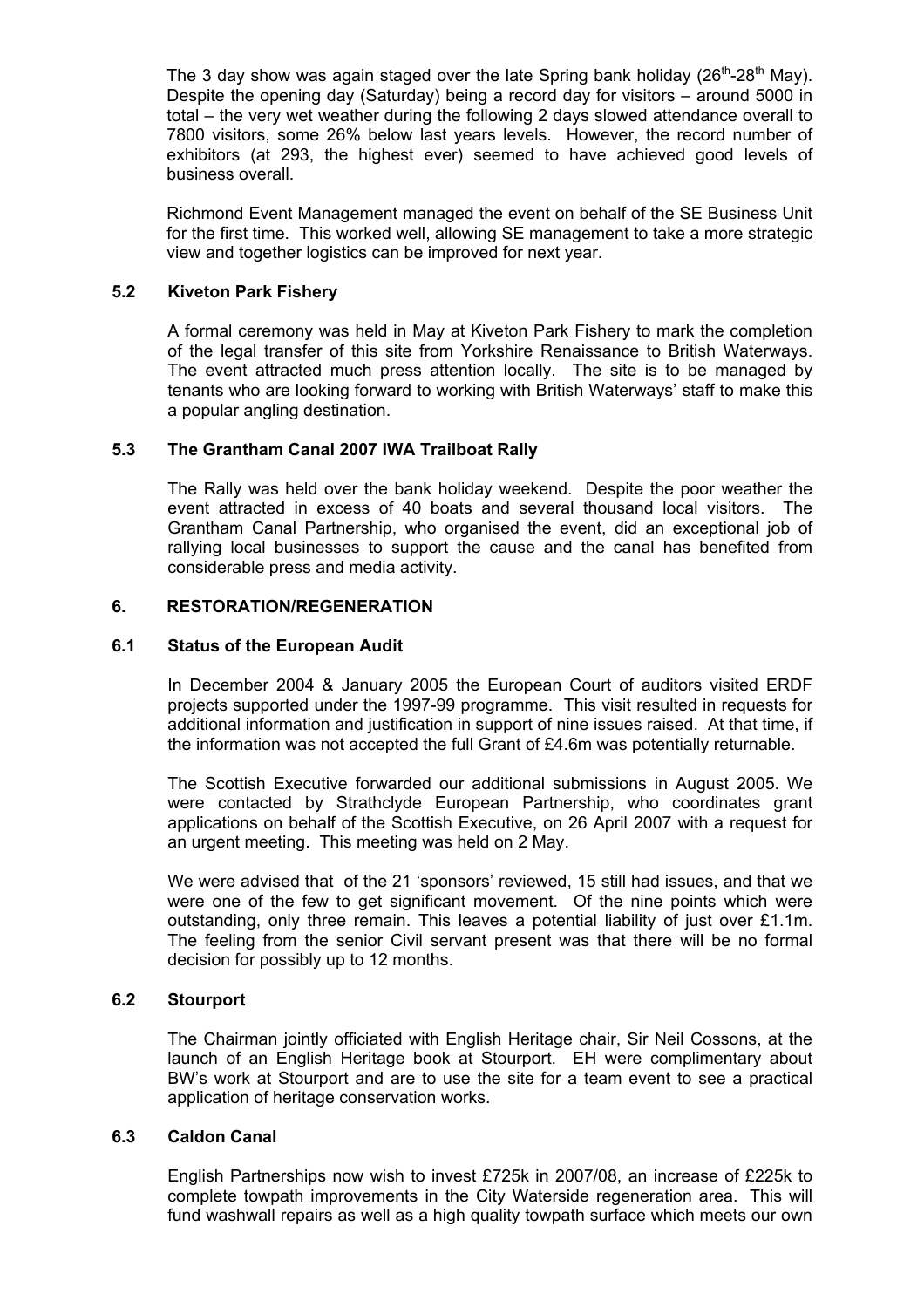objectives of utilising third party funding to improve our assets and reduce on going maintenance costs. However EP has decided to contract directly with Stoke on Trent City Council, to act as fund manager, who will then in turn contract with British Waterways. The project is currently stalled as BW have been waiting, since the 1 April, for a funding agreement from the City Council which is 'back to back' with the English Partnership agreement. EP are becoming increasingly frustrated with the delay caused by the City Council which could threaten the project. To assist the delivery we are currently trying to persuade EP to contract BW directly.

## **7. PROPERTY**

## **7.1 Millgate – Newark**

 The appeal heard by the Independent Inspector into the refusal of permission for the proposed British Waterways and Redrow Homes development at Millgate in Newark, has been upheld. The Planning Inspector found that the application does conform to Newark & Sherwood District Council's planning policy and is an appropriate development for the site. The inspector found that the development will preserve the character and setting of the listed White House and the character and appearance of the Newark Conservation Area. The deal can now be finalised with Redrow Homes. CIG has approved this deal, with the Commercial Director's delegated authority.

## **8. LEGAL AND REGULATORY ISSUES**

## **8.1 Port of Weston Harbour Revision Order**

 Following objections to the draft HRO made by the Manchester Ship Canal Co (MSCC) and IWA, there will be a public inquiry to test the requirements of the draft HRO, dates have been set for this for 17-21 July 2006.

 It is our view that that the objection raised by the IWA can be readily overcome. That of MSCC appears to be without substance though and more of a competitive ploy following their failure to procure the docks last year.

 MSCC is a subsidiary of Peel Holdings, our JV partners in Gloucester. Our relationship there is not damaged by this separate Weston Harbour issue.

#### **9. CORE WATERWAY**

## **9.1 Kennet & Avon – Lock Gearing**

We have been conducting a survey of lock gearing on the K&A using equipment to measure the turning force required. The results of this confirm our decision to introduce reduction gearing as a way of enhancing access to the canal for a wider constituency and reducing the risk of injury. The results also show that there are a number of locks that don't need the reduction gearing to bring the forces required into an acceptable range. Once we have presented these results to the K&A Trust and User Forum (who have been complaining against reduction gearing per se) we will begin a process of removing the reduction boxes where appropriate to do so. This issue has been the number one cause for complaint in the past two years.

## **9.2 Hempsted Bridge Closure**

 As a result of the opening of the new section of the South West Bypass on 25 May, Hempsted Bridge has been closed to road traffic. Thus this is now a pedestrian bridge only. Our priority is to have this removed once the second new bridge is opened in February 2008. Hempsted is in poor condition and we cannot afford to man a bridge for a small number of pedestrians. This is likely to be a contentious issue locally though we have the support of the County Council at this stage.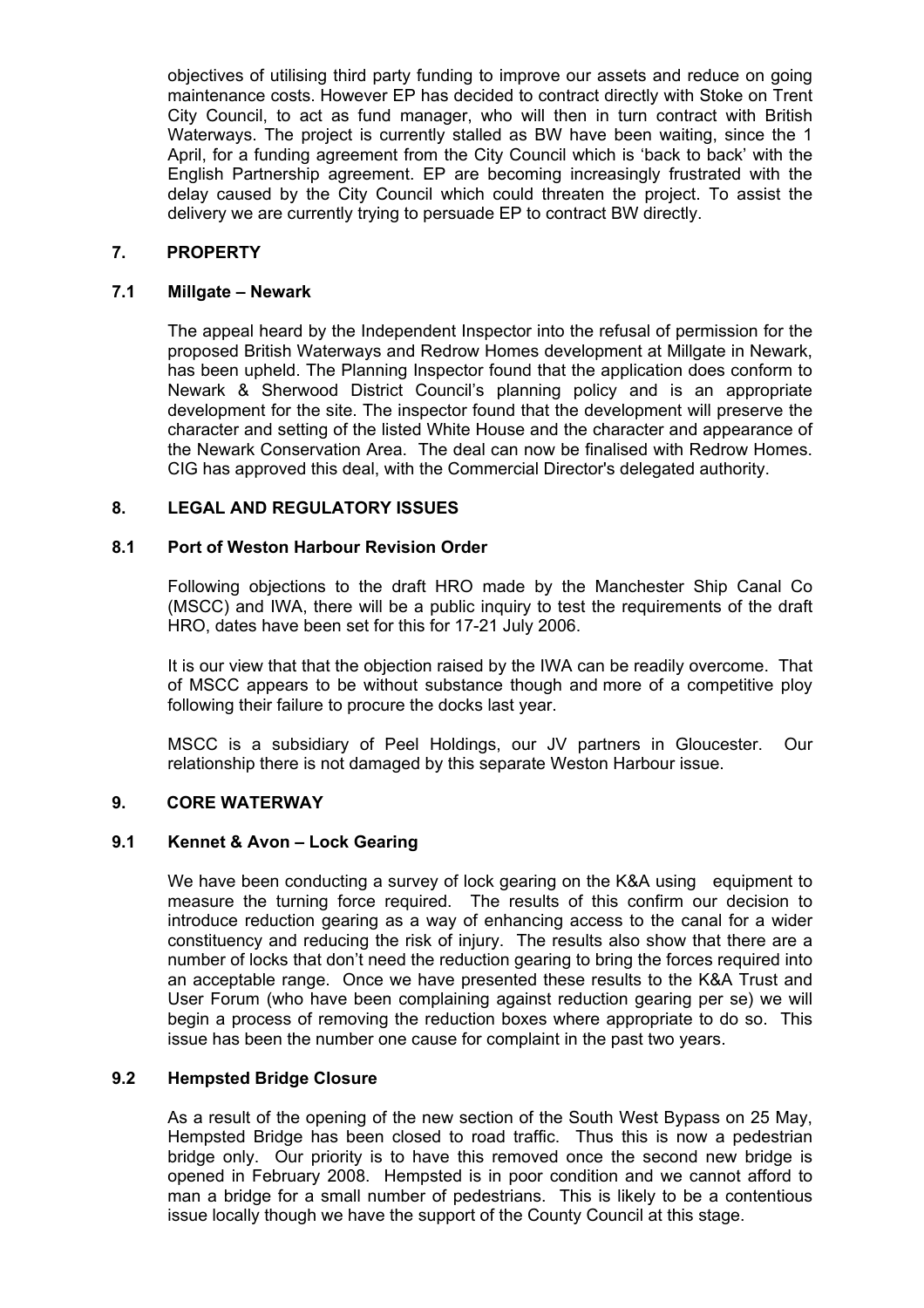## **9.3 Rochdale Canal – Maden Fold Farm Embankment Damage**

BW obtained an injunction against Mr Jones following the initial damage. Further damage has occurred to the embankment and the balance beams of the adjacent lock. BW has taken legal action with regard to Mr Jones' alleged breach of the injunction and he is due in court on 13<sup>th</sup> June. Morrisons are due to mobilise to site on Tuesday  $29<sup>th</sup>$  May to facilitate the repair of the embankment and the balance beams. The canal will reopen to navigation on  $6<sup>th</sup>$  June, with work continuing thereafter.

## **9.4 Leeds and Liverpool Water Resources**

Following a dry and busy Easter period the Leeds & Liverpool reservoir holdings were significantly down against the long term average. The Yorkshire and North West have encouraged the users to conserve water and also met with key users to discuss possible mitigation measures.

After a wet May the Leeds & Liverpool reservoirs are showing some recovery. Nationally the water resource position is satisfactory for the time of year.

## **9.5 Project Approvals**

I have approved the following projects:

- **Patch Bridge Renewal Gloucester & Sharpness Canal**  £850K for the design and implementation phase of the project to partially replace this bridge
- **Castle Marina Footbridge and Trent Riverside Towpath**  £520K for a new footbridge at the Marina and towpath improvements. £480K externally funded.

i Tuns

## **ROBIN EVANS**

June 2007.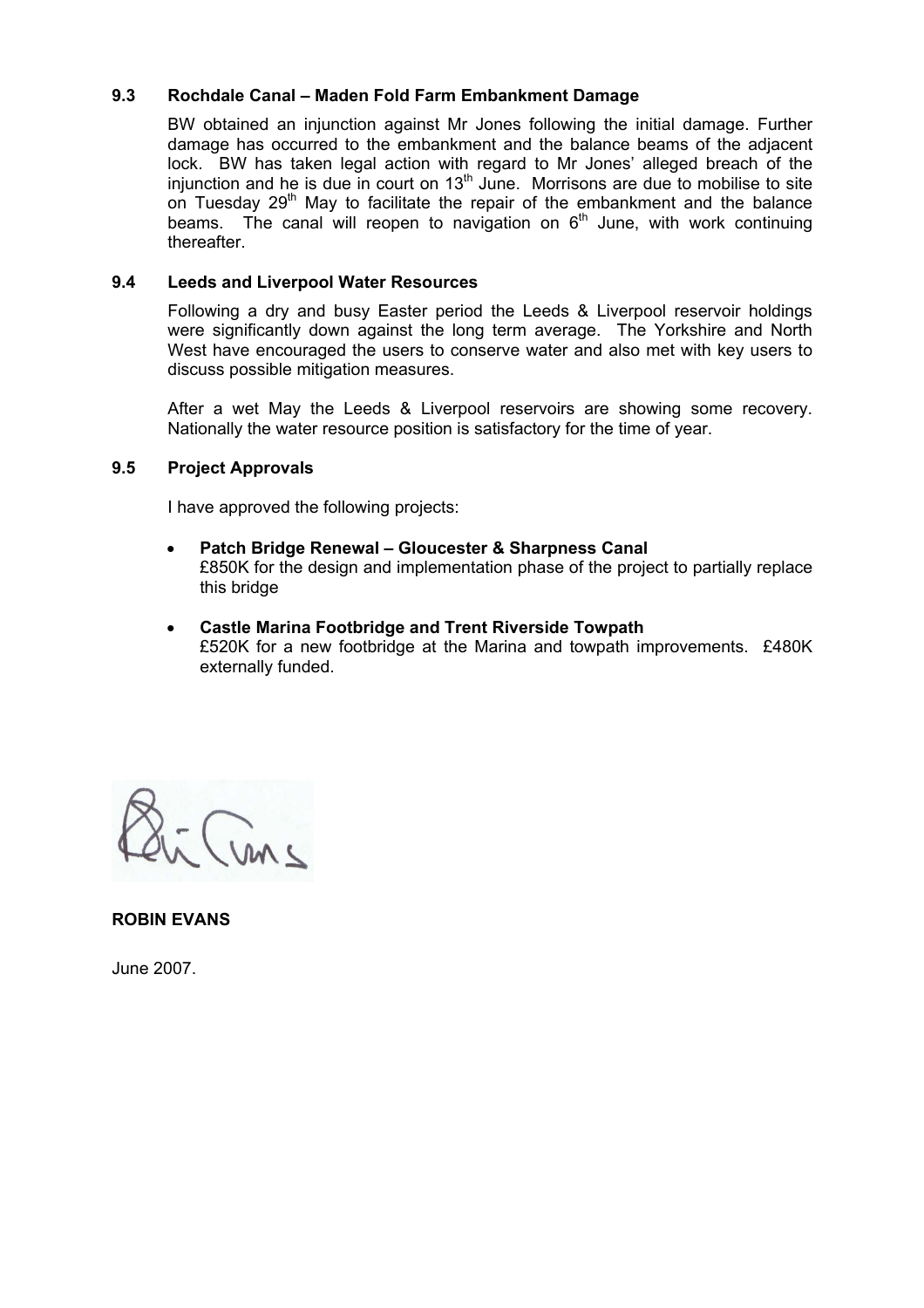# **GRI Application**

|                                                                           | Who                               | 06-07        | 07-08        | 08-09             | <b>GRI</b><br>indicator    |
|---------------------------------------------------------------------------|-----------------------------------|--------------|--------------|-------------------|----------------------------|
| <b>Economic performance</b>                                               |                                   |              |              |                   |                            |
| Economic value distributed                                                | DH                                | ✓            | ✓            | ✓                 | EC <sub>1</sub>            |
| Funding from public sources                                               | DH                                | ✓            | ✓            | $\checkmark$      | EC <sub>4</sub>            |
| Investment                                                                |                                   |              |              |                   |                            |
| Non commercial investment in infrastructure                               | DH/GM                             |              | ✓            | $\checkmark$      | EC <sub>8</sub>            |
| including operational infrastructure maintenance                          |                                   |              |              |                   |                            |
| and value of volunteers time                                              |                                   |              |              |                   |                            |
| Indirect economic impact - full time jobs supported                       | <b>GM</b>                         |              | ✓            | $\checkmark$      | EC <sub>9</sub>            |
| <b>Environmental performance</b>                                          |                                   |              |              |                   |                            |
| <b>Resource use</b>                                                       |                                   |              |              |                   |                            |
| Renewable materials used                                                  | <b>MC</b>                         |              |              | ✓                 | EN <sub>1</sub>            |
| Recycled materials used                                                   | <b>MC</b>                         |              | ✓            | ✓                 | EN <sub>2</sub>            |
| <b>Energy and climate</b>                                                 |                                   |              |              |                   |                            |
| Energy consumption                                                        | <b>MC</b>                         | $\checkmark$ | $\checkmark$ | $\checkmark$      | EN <sub>3</sub>            |
| <b>Water</b>                                                              |                                   |              |              |                   |                            |
| Total abstraction or potable water use                                    | SG                                | nd           | nd           | nd                | EN8                        |
| Volume recycled                                                           | $\overline{\mathsf{S}}\mathsf{G}$ | nd           | nd           | nd                | <b>EN10</b>                |
| <b>Biodiversity and heritage</b>                                          |                                   |              |              |                   |                            |
| Land and impact of high biodiversity value                                | PB                                |              |              |                   | <b>EN11</b><br><b>EN12</b> |
| Heritage assets:                                                          |                                   |              |              |                   |                            |
| Designated heritage assets at risk                                        | <b>NC</b>                         | ✓            | ✓            | ✓                 |                            |
| Designated heritage assets protected                                      | <b>NC</b>                         |              |              | ✓                 |                            |
| Designated heritage assets repaired<br>Designated heritage assets damaged | <b>NC</b><br><b>NC</b>            |              |              | ✓                 |                            |
| Public appreciation of the heritage value                                 | NC/PB                             | ✓            | ✓            | $\checkmark$<br>✓ |                            |
|                                                                           |                                   |              |              |                   | <b>EN13</b>                |
| Habitats protected or restored<br><b>Emissions and waste</b>              | <b>PB</b>                         |              |              |                   |                            |
| Carbon emissions from energy consumed                                     | <b>PB</b>                         |              |              |                   | <b>EN16</b>                |
| Other carbon emissions                                                    | PB                                |              |              |                   | <b>EN17</b>                |
| Carbon absorption - narrative                                             | PB                                |              |              |                   |                            |
| Waste by type and disposal method                                         | PB                                |              |              |                   | <b>EN22</b>                |
| Significant fines and warnings for non compliance                         | PB                                |              |              |                   | <b>EN28</b>                |
| with heritage and environmental regulations                               |                                   |              |              |                   |                            |
| <b>Society performance</b>                                                |                                   |              |              |                   |                            |
| <b>Employee</b>                                                           |                                   |              |              |                   |                            |
| Employees by employment type, contract, in<br>pension scheme              | <b>AJ</b>                         |              | $\checkmark$ | ✓                 | LA <sub>1</sub>            |
| Employees by age and turnover                                             | <b>AJ</b>                         |              | ✓            | ✓                 | LA2                        |
| Employees in defined pensions scheme - % and<br>contribution %            | <b>AJ</b>                         |              | ✓            | ✓                 | EC <sub>3</sub>            |
| Employees covered by collective bargaining                                | AJ                                |              | $\checkmark$ | $\checkmark$      | LA4                        |
| arrangements                                                              |                                   |              |              |                   |                            |
| Injury, sickness and absence                                              | <b>AJ</b>                         |              | $\checkmark$ | $\checkmark$      | LA7                        |
| Training                                                                  | <b>AJ</b>                         |              |              | ✓                 | <b>LA10</b>                |
| Performance and career development review                                 | <b>AJ</b>                         |              | ✓            | ✓                 | <b>LA12</b>                |
| Employees by gender, age, other diversity                                 | <b>AJ</b>                         |              | ✓            | $\checkmark$      | <b>LA13</b>                |
| measures                                                                  |                                   |              |              |                   |                            |
| <b>Employee satisfaction</b>                                              | <b>AJ</b>                         |              | $\checkmark$ | $\checkmark$      |                            |
| <b>Community</b>                                                          |                                   |              |              |                   |                            |
| <b>Educational visits</b>                                                 | <b>GM</b>                         | $\checkmark$ | $\checkmark$ | $\checkmark$      |                            |
| Disabled access or visits                                                 | JB                                |              |              |                   |                            |
| Mixed use schemes - value of mixed use schemes<br>completed               | AT/QP                             | ✓            | ✓            | ✓                 |                            |